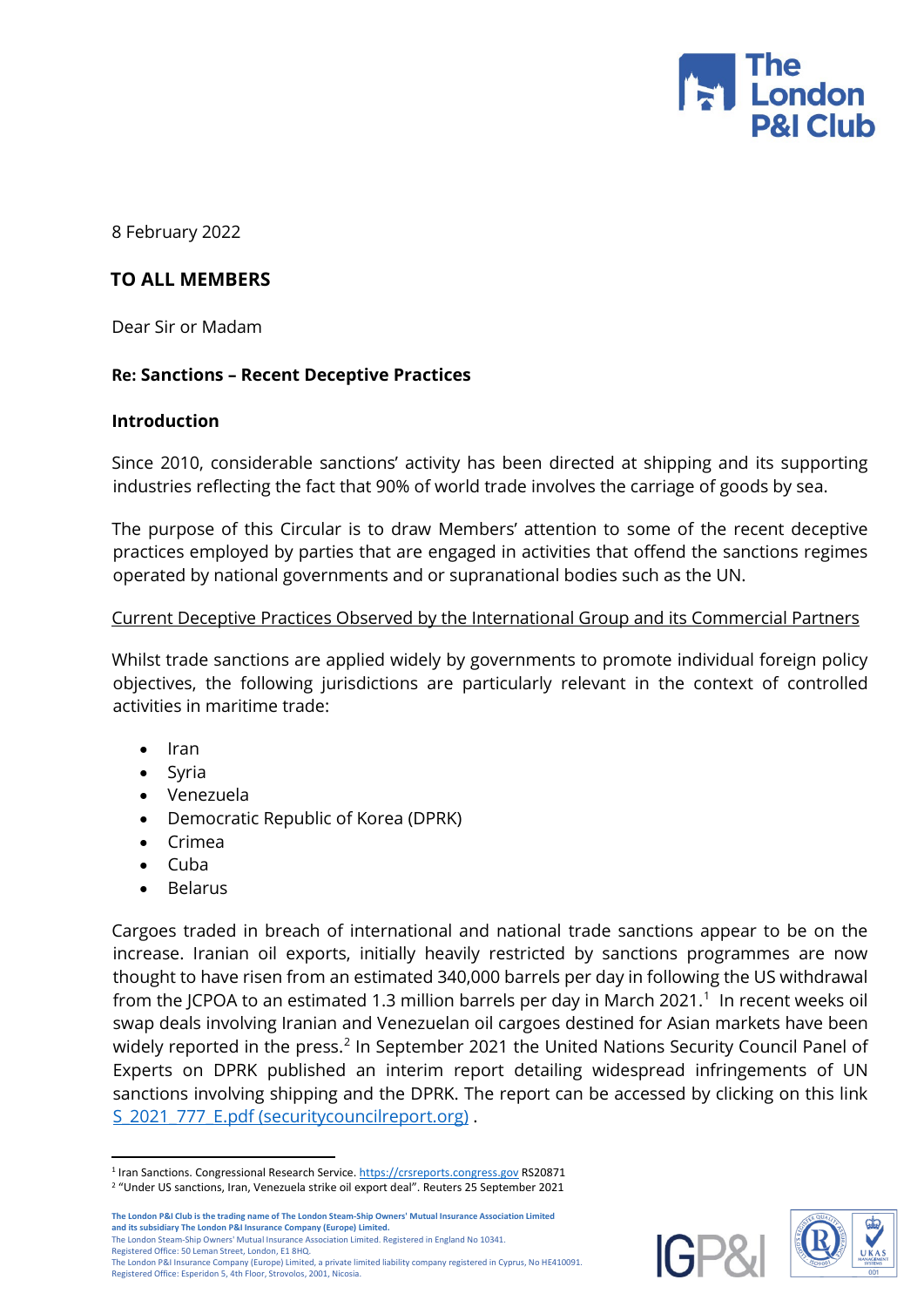Some of the techniques used to break sanctions have been in use for several years, while others are newer and have become more prevalent in the last 18 months. All aim to minimise surveillance and detection through confusion or concealment of the identities of vessels, their cargo, geographical location, and navigational activities. Such concealment poses risks for shipowners and their commercial partners who may inadvertently be employed to transport a sanctioned cargo.

These techniques include:

- Manipulating a vessel's Automatic Identification Signal (AIS) to disguise the vessel's location and / or to alter a vessel's digital identity.
- Changing a vessel's physical appearance.
- Falsifying vessel and / or cargo documentation.
- Multiple ship-to-ship cargo transfers to hide the fact that the cargo originated in a country to which a sanctions regime applies.

All these practices present risks for ship owners who without a properly implemented compliance framework may find that their vessel is being used to transport sanctioned cargoes.

# **AIS manipulation**

Considerable emphasis is placed by UN reports and the US and UK maritime advisories<sup>[3](#page-1-0)</sup> on the need to monitor the AIS transmissions of vessels as part of a properly implemented compliance framework.

However, AIS technology and its associated hardware and software were not designed for this purpose; the purpose of AIS was to identify ships in coastal areas and minimise the risk of a collision. Since its function was to promote safety, it was not designed to prevent the signal it transmits from being manipulated and it remains lawful to switch the transmission off in the interests of vessel safety and security.[4](#page-1-1)

The ability to manipulate or simply turn off the signal leaves AIS vulnerable to exploitation by those breaking sanctions. Although AIS transponders have built-in security features to prevent them from transmitting falsified data, these features are inconsistent across manufacturers and can be circumvented. Depending on the model, the encoded details can be changed using passcodes that are not always well-protected.

<span id="page-1-0"></span><sup>-</sup><sup>3</sup> To assist industry in their due diligence programmes, the US Department of State, the US Department of the Treasury's Office of Foreign Assets Control (OFAC), and the US Coast Guard published a Global Maritime Sanctions Advisory in May 2020, which provided compliance guidance to a range of marine-related sectors including shipowners, Flag Registries, Classification Societies, banks and insurance companies. In July the same year, the UK followed suit with the publication by the Office of Financial Sanctions Implementation of its own Maritime Guidance to assist entities and individuals operating within the UK maritime shipping sector to better understand their compliance obligations. Both publications emphasised the importance of a comprehensive sanctions' compliance programme properly integrated into a business's operational practices.

<span id="page-1-1"></span><sup>4</sup> Regulation V/19 of the International Convention for the Safety of Life at Sea (SOLAS), 1974, as amended, requires all ships of 300 gross tonnage and upwards engaged on international voyages, cargo ships of 500 gross tonnage and upwards not engaged on international voyages and passenger ships irrespective of size to be fitted with an automatic identification system (AIS), as specified in SOLAS regulation V/19.2.4. See paragraph 21 of IMO Resolution A.917(22) which describes the circumstances when AIS may be disengaged - [. A 917 22 \(imo.org\)](https://wwwcdn.imo.org/localresources/en/KnowledgeCentre/IndexofIMOResolutions/AssemblyDocuments/A.917(22).pdf) . SOLAS V/34-1 "The owner, the charterer, the company operating the ship as defined in Regulation IX/1, or any other person shall not prevent or restrict the master of the ship from taking or executing any decision which, in the master's professional judgement, is necessary for safety of life at sea and protection of the marine environment."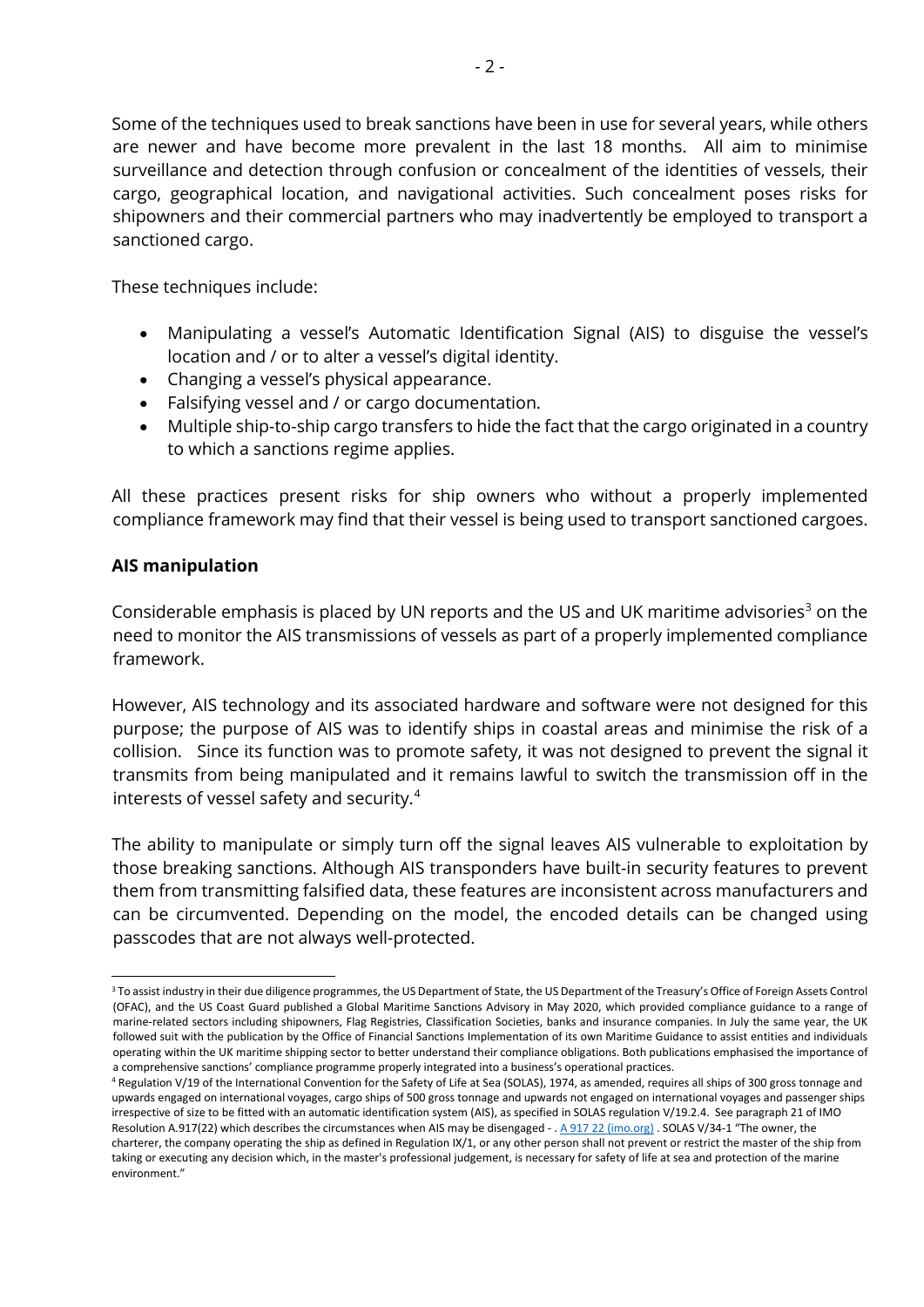In addition to directly tampering with the transmitter, a user can also purchase multiple AIS transponders and so create multiple digital AIS identities from a single vessel. Identity tampering and vessels disguising themselves physically and digitally is increasingly common.

Current techniques include:

# **1. Switching off the AIS.**

Whilst switching off of an AIS transponder is permitted in certain circumstances by SOLAS, vessels engaged in sanctions breaking can also switch off their transponders to hide their position and movements. This practice remains common for less sophisticated sanction breakers who rely on legitimate excuses as to why a Master might choose to turn off the AIS transmitter and the fact that even a properly transmitted signal might not always be received.

Members engaging in STS operations are therefore advised to monitor the providing vessel's AIS updates for gaps in transmission records. This can be achieved through an AIS monitoring platform or service provided by commercial companies where additional context and algorithms are used to assess whether an unlawful activity may have occurred during gaps in AIS transmission.

In simple cases, operators may attempt to evade sanctions by switching off AIS transponders when, for example, entering the Gulf of Oman and switching it back on after loading or conducting an STS of a sanctioned cargo. More sophisticated entities may create false journeys prior to switching off AIS, to disguise a vessel's true course.

# **2. GPS/GNSS manipulation (position spoofing).**

Some sanctions breakers now falsify the position a vessel broadcasts via its AIS, to disguise the true location of the vessel.

The most rudimentary instances of GPS/GNSS (global navigation satellite system) spoofing simply produce repeat AIS updates in a single location. More sophisticated examples can produce very realistic signals and can only be identified through comparison with additional independent data such as satellite imagery, physical sighting of the vessel, or synthetic aperture radar (SAR) tracks. The IG is concerned that there is an increasing use of GPS/GNSS spoofing to hide the true location of vessels breaking sanctions.

Members may wish to partner with an AIS monitoring platform expert capable of assessing the datasets needed to validate a vessel's true location.

# **3. AIS misuse**

AIS transmissions are being increasingly used to replicate another vessel's identity. Vessels may transmit an MMSI (maritime mobile service identity) number known to be used by other vessels. As multiple vessels are broadcasting with these numbers, a sanction breaking vessel can "hide" in the noise created by the additional AIS updates or, when replicating another vessel's identity (becoming its "ghost" or "twin") exploit that other vessel's non-sanctioned status or activity.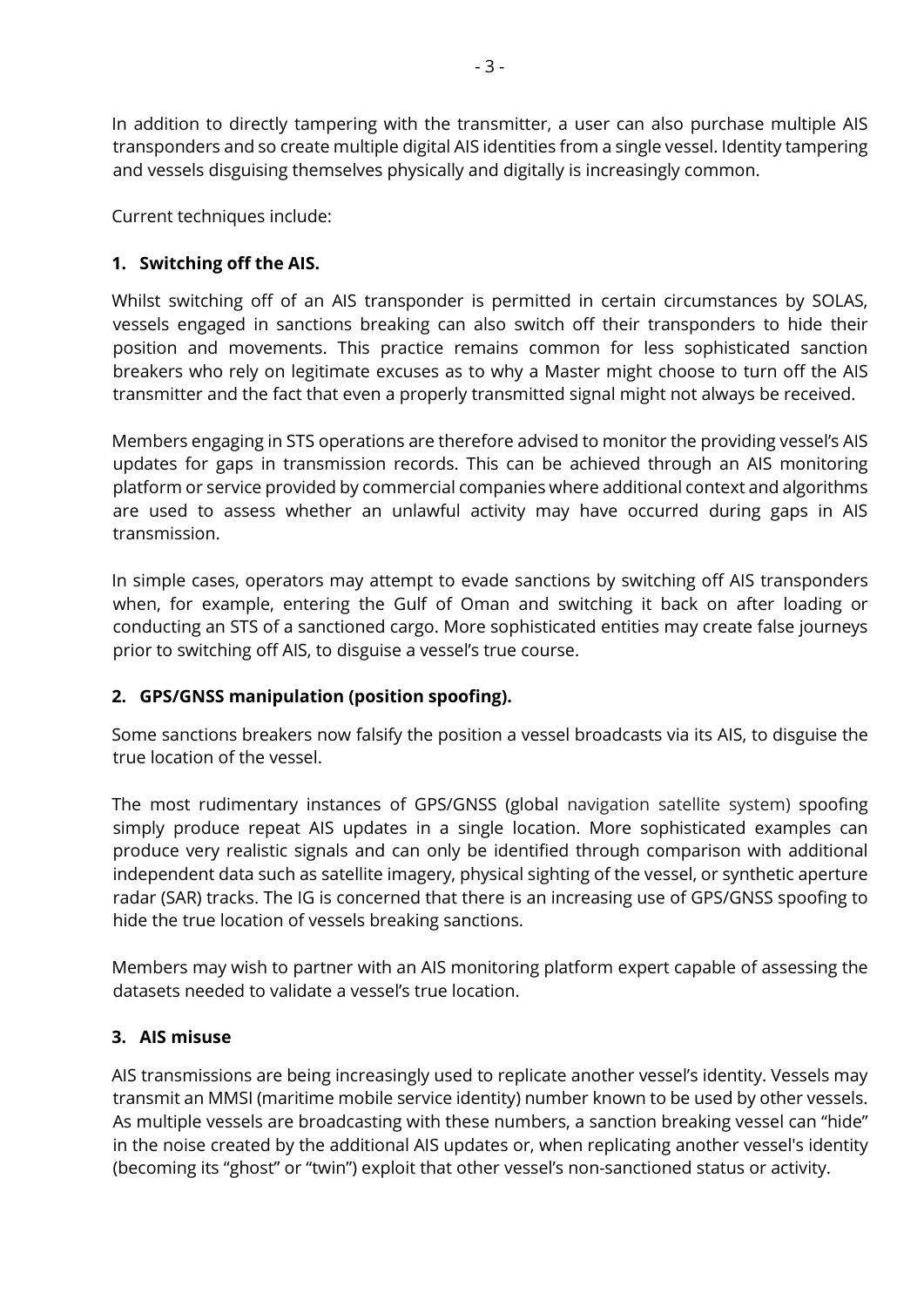The vessel whose identity is ghosted may be an innocent vessel selected at random, or it may be complicit in the sanctions breaking activity handing over its identity at a pre-arranged meeting at sea with the sanctions breaking vessel that then resumes AIS transmissions.

# **Identity Tampering**

Increasingly sophisticated techniques are being used by sanctions breakers to disguise the identity of a vessel.

# **1. Physically altering a vessel's appearance.**

Satellite imagery and other surveillance techniques are used by civil and military observers to identify sanctions breaking vessels. Increasingly sanctions breakers will alter a vessel's features such as the colour of the deck or hull to hinder automated analysis. Key structural features may also be covered with tarpaulin.

# **2. Physically altering a vessel's identity.**

A number of recent publications<sup>[5](#page-3-0)</sup> provide examples in which a vessel's name and IMO number as they appear on the side of a vessel are altered. AIS transmissions will reflect the vessel's assumed identity as will all relevant documentation.

# **3. Altering the vessel's registered identity.**

There have also been examples of where vessels have assumed a false new identity registered with the IMO as a "clean" identity for it to trade under.

# **False Documents**

The creation of false vessel and cargo documentation is used to deceive parties and states as to the origin of the cargo and is often seen alongside AIS manipulation. False cargo documentation will routinely misdescribe the origin or characteristics of the cargo and reference the false name and / or identity of the sanctions breaking vessel.

As part of the false identity selected for the documentation there may be a false flag. Several Flags Registries that have specific advantages for sanctions evasion are used for this. Specifically, these registries provide no easy means of communication, making it difficult to verify details. Some of the false Flag Registries may either not exist or be closed to foreign vessels. Another warning sign is vessels changing flags frequently within a short period of time, so called "flag hopping".

A further tactic observed is the use of complex business structures, including shell companies and/or multiple levels of ownership and management, to disguise the involvement of sanctioned parties in the operation of a vessel. Frequent changes to the ownership of a vessel, or the vessel's

<span id="page-3-0"></span><sup>-</sup><sup>5</sup> "Unmasked. Vessel Identity Laundering and North Korea's Maritime Sanctions Evasion" C4ADS 2021; Midterm Report of the UN DPRK Panel of Experts S/2021/777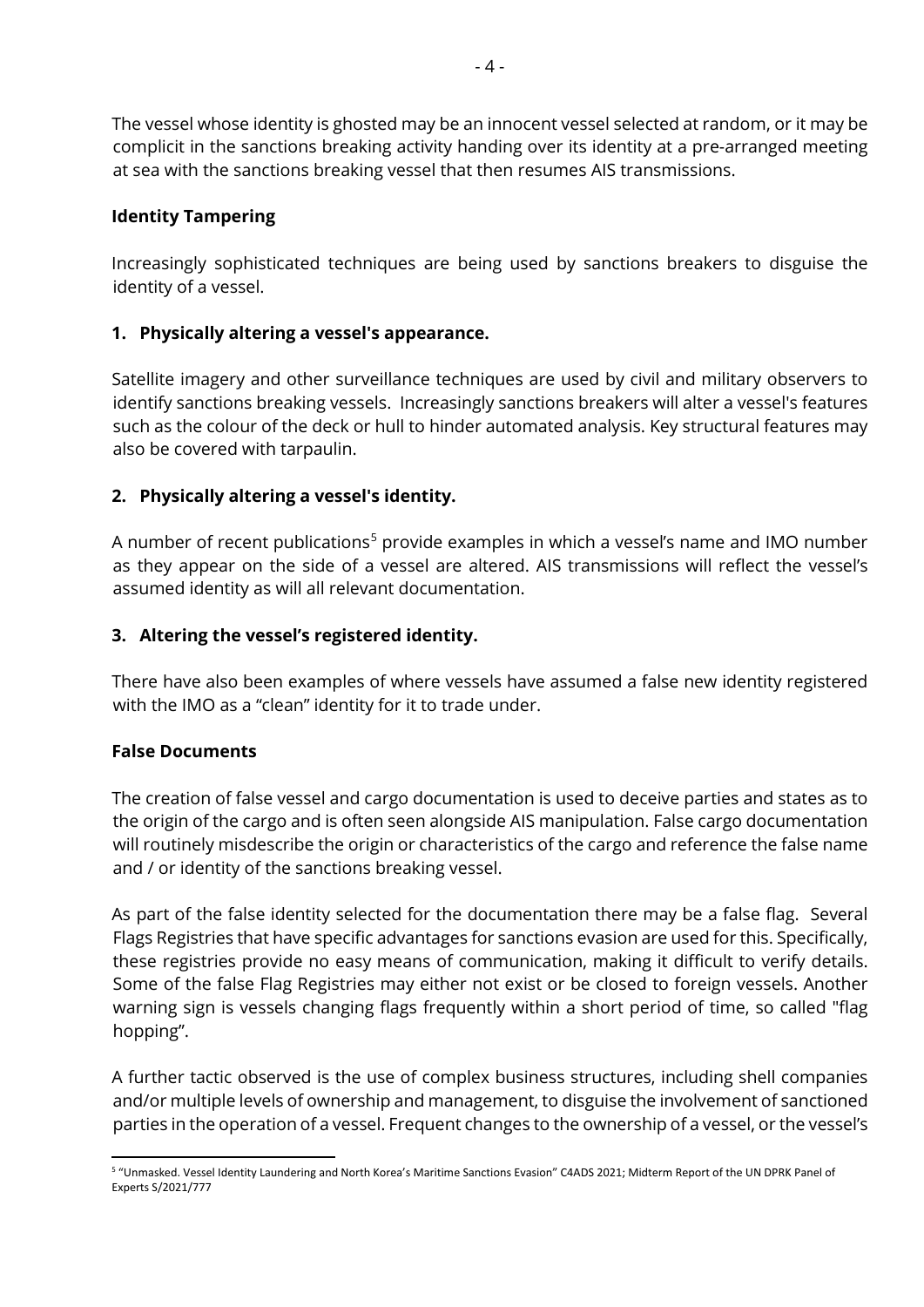management, may also be a warning sign that something is amiss. Instances of vessels being bought, performing only one voyage from a high risk area then being transferred to new owners just after completion of each voyage has been observed and may the involvement of parties systematically engaging in sanctioned trade operating the vessels.

Verifying false documentation is extremely challenging requiring checks and corroboration from several sources – for example do the port lists show that a vessel actually called at the port within the timeframe that it purported to load the cargo? Members may wish to check with a trusted local shipping agent in that port.

# **Ship to Ship Cargo Transfer**

STS operations currently present considerable risks for innocent shipowners. STS operations can be used to disguise the true origin of a cargo. A cargo may be transferred multiple times and mixed with other cargo which when combined with false or partly false documentation may make identification of the true characteristics of the cargo extremely difficult.

IG clubs have also witnessed instances in which it appears that more sophisticated sanctions breakers know when satellite imagery will be collected and take this into consideration when planning illicit STS operations.

STS operations that are used to obscure the origins of an unlawful cargo routinely take place in areas where legitimate STS operations would be expected to occur and are consistent with the false description of the cargo. For example, Iranian oil is often said to be described as of Iraqi origin with any STS operation carried out in the Persian Gulf or East Asia areas that are consistent with the trading of Iraqi oil.

STS operations should not be viewed in isolation. A legitimate operation between a vessel and a partner vessel may still present an exposure to sanctions if the partner vessel has previously engaged in an STS operation with a vessel carrying sanctioned cargo.

# Consequences of Sanctions Breaking

Most sanctions legislation requires a failure to exercise due diligence on the part of a shipowner or other party before a breach occurs. However, in practice, States routinely act against shipowners found carrying a cargo that is deemed to be unlawful under its sanctions regime without necessarily considering the compliance procedures of the owner. States may only enforce sanctions through the criminal justice system to which the sanctions breaker is subject using designation or listing where it is domiciled elsewhere. Designation can then make it unlawful for third parties such as banks, charterers, and insurers to deal with a shipowner.

Being publicly linked with a sanction breaking activity by the press or some other public communication can be extremely damaging. The IG has seen examples of vessels declined access to ports, refusal of banking services, and removal from Flag Registries in response to unsubstantiated allegations of sanctions breaking.